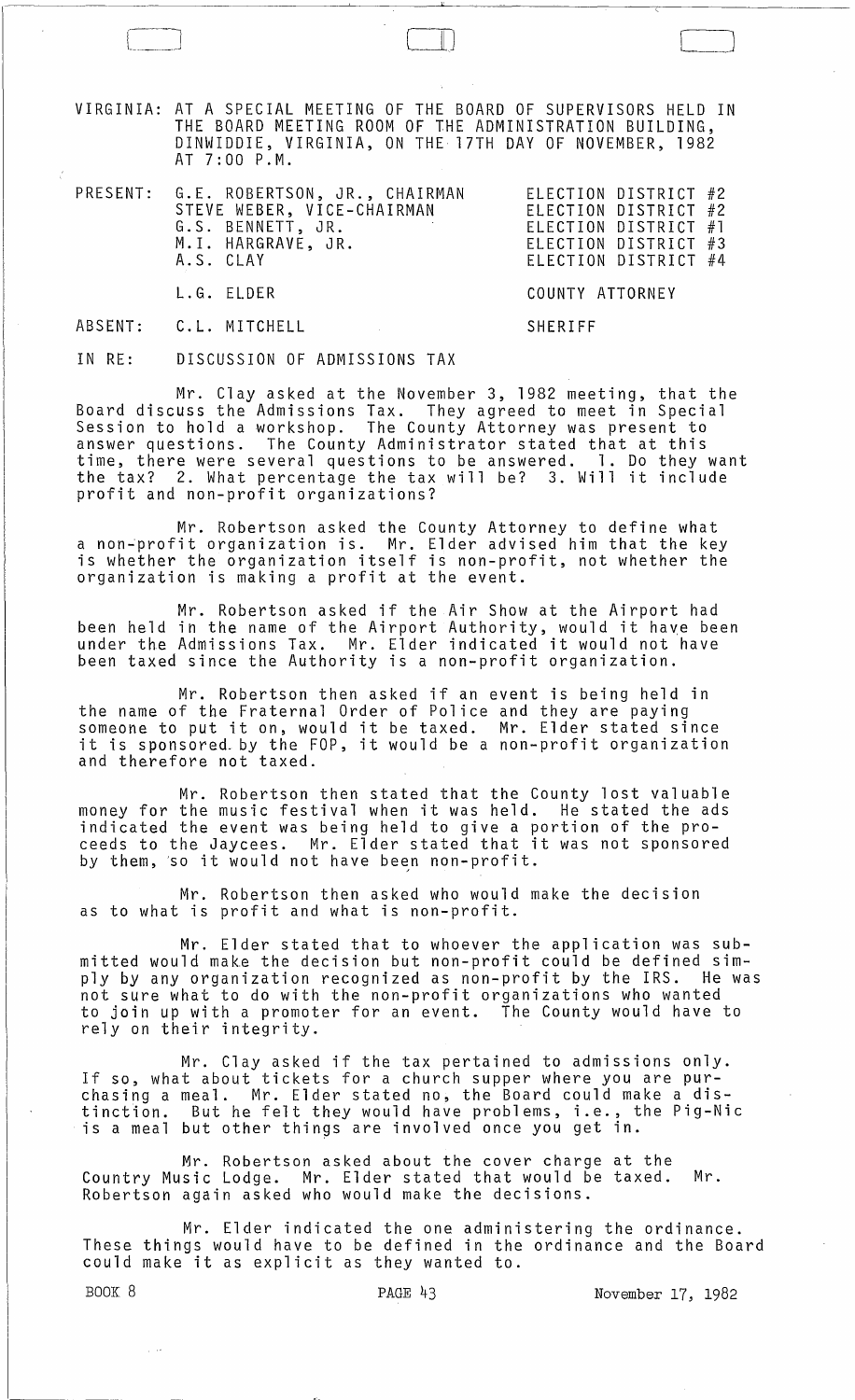Mr. Weber stated that the one making the decisions would be busy 24 hours a day. Mr. Elder stated it would probably be himself since he is the legal representative for the County.

Mr. Hargrave asked if you could set a money or size limit below which you wouldn't charge. This might take away the trivial things.

Mr. Elder indicated he was not sure. He added he had thought of all the Entertainment Permits the Board had been granting. Collecting the tax on those would be more trouble than it was worth.

Mr. Robertson asked if the County would require an audited report from the organizations. Mr. Elder stated the County would need a report of income but it would be foolish to require too much.

Mr. Hargrave suggested requiring a permit starting at a 1,000 person event and going up.

Mr. Elder stated he had reservations about whether that could legally be done.

Mr. Hargrave suggested it could be written as a policy level. Mr. Elder indicated he didn't really care for that. Mr. Hargrave felt that unless the County got into major entertainment, it wasn't worth fooling with.

Mr. Robertson asked if there was a way the ordinance could be written so that for those events requiring special permits, the tax would be set at the time their request appeared before the Board. Mr. Hargrave added that not all events have to appear before the Board.

Mr. Bennett felt that on small events, you would have to rely on the people's word as to what their income was. Mr. Elder agreed.

Mr. Clay felt the tax shouldn't be so hard to administer. The burden to collect the tax is placed on the individual holding the event.

Mr. Robertson stated that *everyone* was concerned about the fact that the Sheriff, fire and rescue services are used and they mayor may not receive a donation. Since the County wants to try to recoup that cost, Mr. Robertson suggested it would save alot of time by saying the promoter will pay for these services, and restrict others from using them. Mr. Elder stated you could cover those who get a permit, but it would be hard to cover all. He added that these service organizations have to respond to emergencies.

The County Administrator asked if, in that case, you had to guarantee someone would cover the event. Mr. Elder indicated you would. You could use off-duty personnel.

than the has had. they got into school events. Mr. Elder agreed it would probably Mr. Weber stated that he felt it would be more trouble money taken in was worth, with the few events the County He also felt it would cause hard feelings, especially if cause an uproar.

Mr. Hargrave indicated what little you would receive from the smaller events would probably not pay for the gas used.

Mr. Robertson asked if there was such a thing as an Unusual Business Tax for a business that might hold a special event once a month. Mr. Elder and the Commissioner of Revenue stated they didn't know of such a tax.

Mr. Elder stated that if they don't tax non-profit organizations, income will be *very* insignificant. Mr. Hargrave indicated he was concerned where the event is the type that requires a con-

> المستحير ر<br>مان المدة

 $\Delta\omega_{\rm{eff}}=0.15\,\omega$ 

 $\mathbb{Z}^2$  .  $\mathbb{Z}^2$  ,  $\mathbb{Z}^2$ 

 $\sim$   $\sim$   $\sim$   $_{\pi}$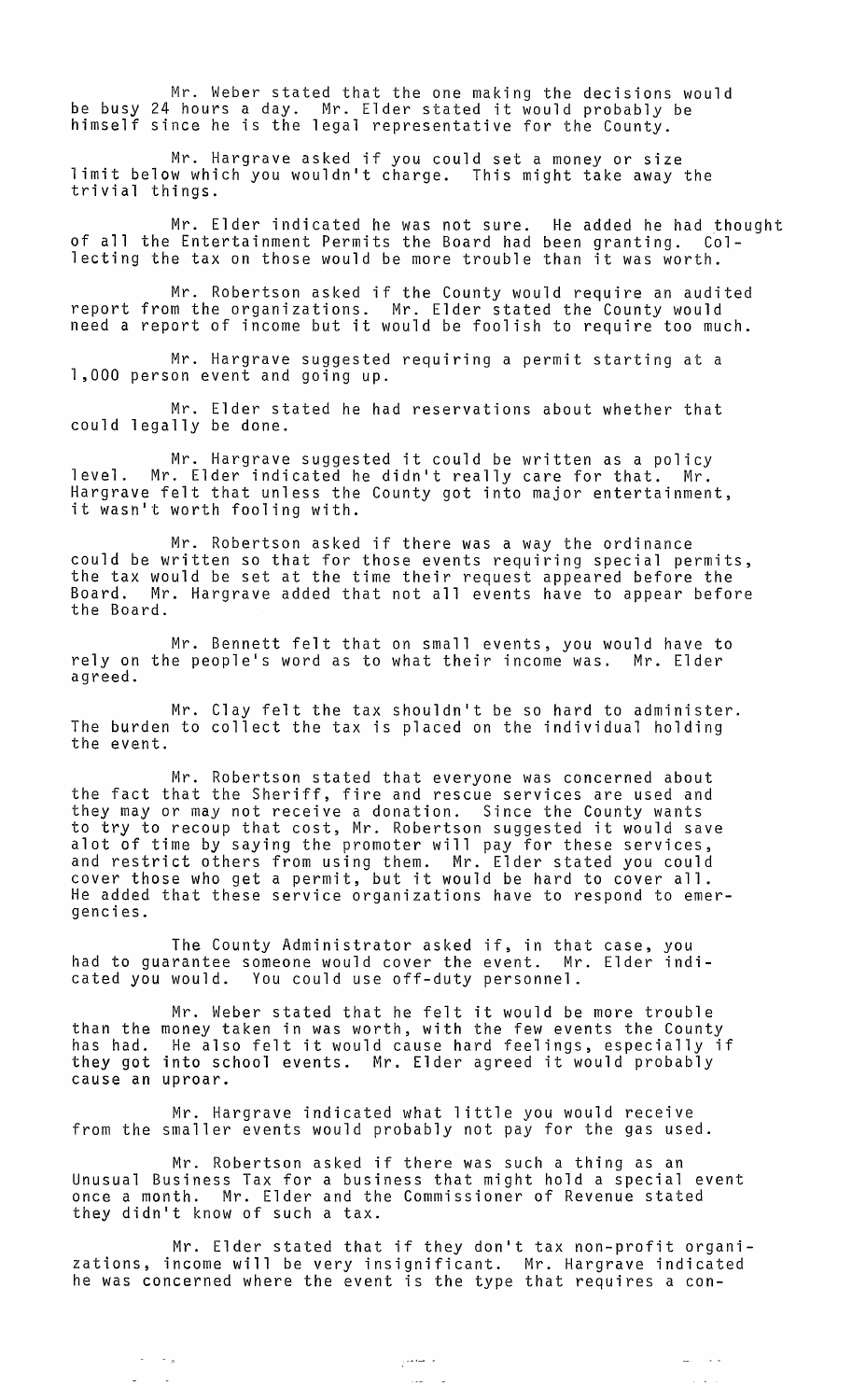siderable expense.

 $\mathcal{L} \leftarrow \mathcal{L}$ 

i l

Mr. Elder stated that under the Special Entertainment Permit and other powers that the County has, they could require large event holders to pay part of the expenses.

-- [ \_\_ J

Mr. Hargrave again asked if it could be ddne under the tax with a dollar or size limit. Mr. Elder stated he doubted it could be done.

Mr. Hargrave then asked what the County has had that was held by profit organizations. He was advised there have been three big events.

Mr. Hargrave asked if a participative event would qualify? Mr. Robertson asked if that was the difference between the Amusement Tax and an Admissions Tax. Mr. Elder indicated they were considering only an Admissions Tax.

Mr. Hargrave indicated he was only interested in keeping to large events. He had no desire to get into alot of bookkeeping. He felt the County should collect on those of magnitude that impact on the County.

Mr. W.E. Bolte, Commissioner of Revenue, stated he could see the man at the'Air Show collecting the tax. But on the donkey ballgame at the school, there would be no tax but the promoter bailgame as she senson, shere would be no sax bas one promose.<br>Would be making a profit. He didn't feel that was a fair tax.

Mr. Robertson asked if they could say X% at the discretion of the Board. Mr. Hargrave said that would be bad.

Mr. Bolte indicated it would be easier from an administrative point, to put the tax on everything. He felt there would be more problems with things you are trying to exempt.

Mr. Bennett asked if the Board would be opposed to putting the tax on everything. Mr. Robertson stated he would.

Mr. Hargrave stated it would be a problem for someone having a turkey supper or a play at school.

Mr. Clay suggested it be tabled so the Board could do more homework. Several things had been mentioned that he had not thought about." Mr. Elder' agreed there was alot to think about from the administrative point.

Mr. Hargrave asked Mr. Elder if he felt comfortable with a number limit. Mr. Elder stated he didn't know. Mr. Hargrave asked him to check with the Attorney General to see if it could be done.

Mr. Weber stated he felt the tax should be on big events, not small stuff.

 $\mathcal{L}_{\mathcal{L}}$ 

Mr. Bolte stated the percent of tax is another question.

Mr. Elder asked if in defining events, the Board desired those things you come and sit and watch. Mr. Robertson indicated that would take in the schools.

Mr. Clay stated that he just thought it was a good time to discuss the tax while everything was quiet.

Mr. Clay moved that discussion of the tax be tabled until the County Attorney has prepared- a draft ordinance for review. mr. Hargrave seconded the motion. Mr. Clay, Mr. Hargrave, Mr. Bennett, Mr. Weber, Mr. Robertson voted "aye".

7:45 P.M. - ITEMS FROM NOVEMBER 17, 1982 MEETING AGENDA

Upon motion of Mr. Hargrave, seconded by Mr. Clay, Mr. Har-

τŻ